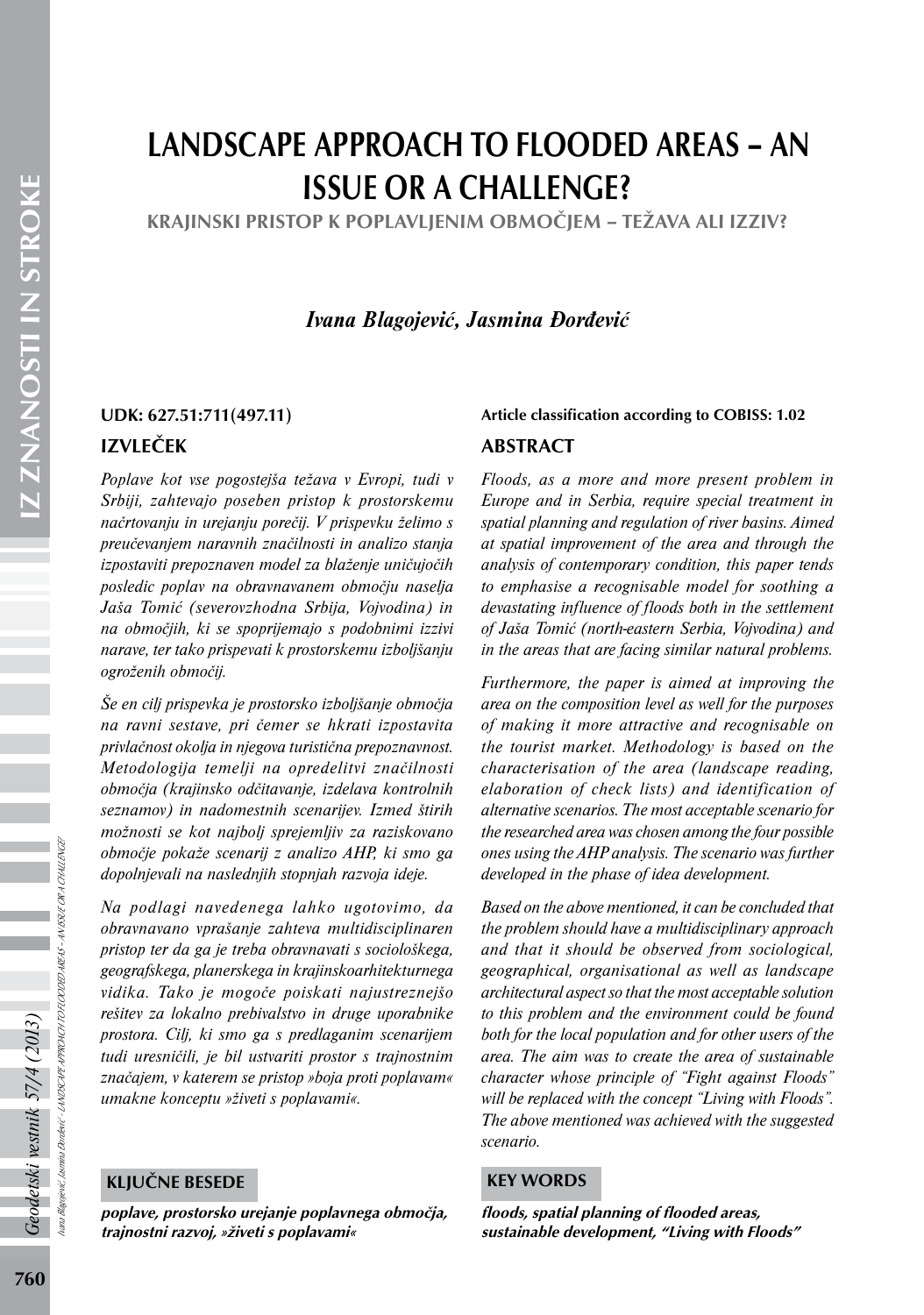Flood represents one of the greatest dangers for human population, and also significantly influences social and economic development. Several great floods in various parts of Europe and the world, that claimed great damages and losses of human lives in the last decade of the  $20<sup>th</sup>$  century, made the flood problem once again the priority of public interest. Moreover, considering the fact that due to the great economic development there is a pressure for using the space of river banks, it became clear that the old principle of "Fight against Floods" needed to be replaced with the concept "Living with Floods". This is a new integrated concept of protection against the floods which fits perfectly into the internationally acquired concept of sustainable development and which tends to harmonize demands of "human" (protection of goods and human lives) and "ecological" component (preservation or restoration of natural functions and resources of the flooded area).

The risk level of the areas endangered by the floods is treated in each European country in a different way. In the UK, the residential are to be protected from great floods only when the need for the protection is proved to be economically viable. The Netherlands, however, adopted a law according to which the protection from great floods must be used when the flood is being expected to come back within 1250 years, or sometimes, 10 000 years. The European Union tends to equalize the level of flood protection on the territories of different countries that belong to the same river basin. What is more, the tolerance level of the public towards the flooding risk is different and depends on the social and economic development (Blyth et al., 2001; Casale & Samuels, 1998).

The Law on Emergency Situations of the Republic of Serbia (Službeni glasnik RS 111/09) states that a flood represents a natural hazard that occurs during a limited time period, in a clearly defined geographical area and with accurately predicted consequences. It is stated that natural hazard becomes natural risk when the interaction between people and natural processes results in a significant damage of property, injury or loss of life. Risk reduction is a professional implementation of activities aimed at reducing exposure of the area to hazards and vulnerability of people and their property.

If we talk about floods as a natural risk, depending on the accurately assessed level of hazard and aimed at adequate protection against the flood wave, it is possible to set up numerous technical objects such as: accumulations and retentions, security systems and embankments, levees or protecting walls, lateral canals, and different regulations of the watercourse (Nienhuis & Leuven, 2001). One of the additional forms of protection from floods is raising the protective forest belts along watercourses. Deforestation causes major torrents that carry material from mountains, bury fertile land and beds of major rivers, which cause them to change their course, pour out, flood fields, destroy villages and pollute waters (Kozlowski, 2002). In the system of landscape planning, for the purpose of arranging and greening river beds, the application of ecological engineering (eco-engineering) planning measures demonstrated itself as a good practice.

Besides the fact that in Serbia many embankments were made for flood protection (all of them close to 3500 kilometres long), that the river beds of many watercourses were regulated, and Ivana Blagojević, Jasmina Đorđević - LANDSCAPE APPROACH TO FLOODED AREAS – AN ISSUE OR A CHALLENGE?

iana Bagojević, Jasmina Bordević ~ LANDSCAPEA PROACH TO ROODED AREAS ~ AN SSUE OR A CHALLENGE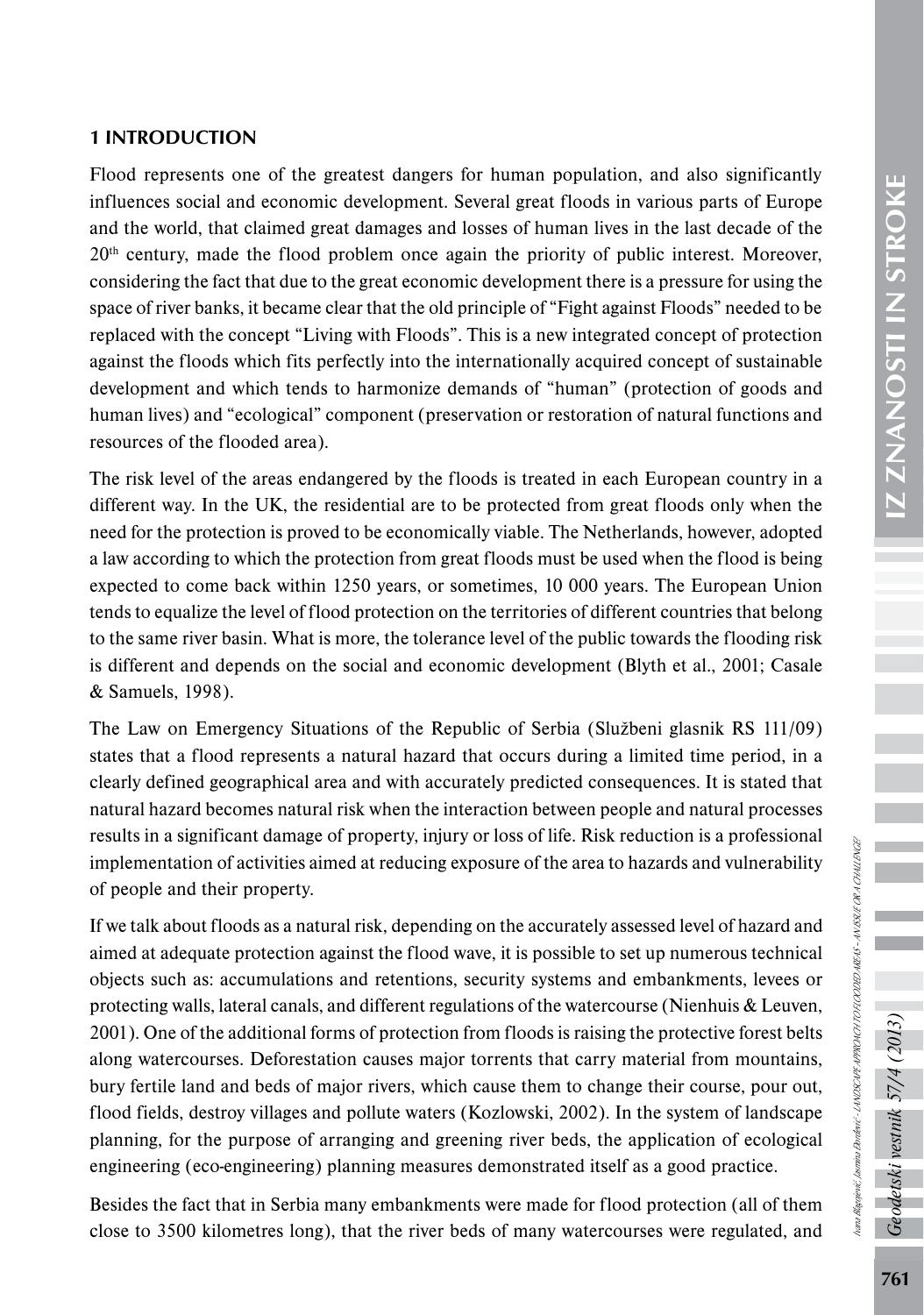that there are 39 different accumulations and retentions (Dragićević et al., 2011), the current state of the flood protection in Serbia is still unsatisfactory. The "Fight against Floods" principle has played the main role here, which means that plenty of significant and expensive technical objects were built. In further dealing with the flood protection in Serbia, it is highly recommended to slowly

implement measures that are in accordance with the principle "Living with Floods". The sustainability of the natural resources of a certain floodplain is very significant, not only from the water management point of view, but also from the ecological point of view (the preservation of highly productive forests, fish and animal communities) and other viewpoints (recreation etc.). In the process of landscaping the flooded banks, besides building technical objects and investing in the vegetation improvement, it is as well important to plan the walkways and viewpoints which would provide vistas on the surrounding landscapes, so that the area becomes both aesthetically and visually appealing as well as attractive for recreation, which is important when it comes to its primary function, that is, socialization.

Studying the problems worldwide, an American study for planning the floodplains has shown that the most common solution used for flood control is regulation of the water course, i.e. straightening of the same. Hence, it could be said that, despite the fact that this solution seems to be the simplest, later consequences are negative for the environment and it has been more and more often the case of putting the rivers back into the meander form in order for certain species to be preserved. The example of the river Colorado has shown that in this way numerous wetlands are being lost, and by swelling the sediments, the river banks also disappear. The successful matching of bank engineering and landscape design has been proved to be possible through the example of the park called "The Floating Gardens" in China (Yongning River), where the landscape architects had to design such landscape composition that would be approachable for both local community and tourists at the same time, and to think of an alternative flood control solution along the whole river bank. The project won an ASLA (American Society of Landscape Architects) prize in 2006.

#### 2 MATERIALS AND METHODOLOGY

This paper deals with the flood problems, more precisely, with the approachability to the floodplain, and it leans on the world and European trends. The main object of this study is a village called Jaša Tomić that is located in the northeast part of Serbia (Figure 1), right next to the Romanian border, which has a natural character, composed by the River Tamiš. Throughout its history, the village has been plagued by numerous floods, as the river has made its way through the residential area into the loess terrace, Tamiš loess plateaus and the alluvial plain of the Danube, thus making a great number of meanders and forming a very interesting and visually attractive landscape.

In the last hundred years, the Tamiš River has flooded the village of Jaša Tomić five times. In April 2005, there was a catastrophic flood that destroyed more than 200 homes, and more than 2000 people were evacuated and resettled in surrounding villages. Additional 800 houses and

Ivana Blagojević, Jasmina Đorđević - LANDSCAPE APPROACH TO FLOODED AREAS – AN ISSUE OR A CHALLENGE?

NDSCAPEAPPROACH TO FLOODED AREAS – AN ISSUE OR A CHALLENG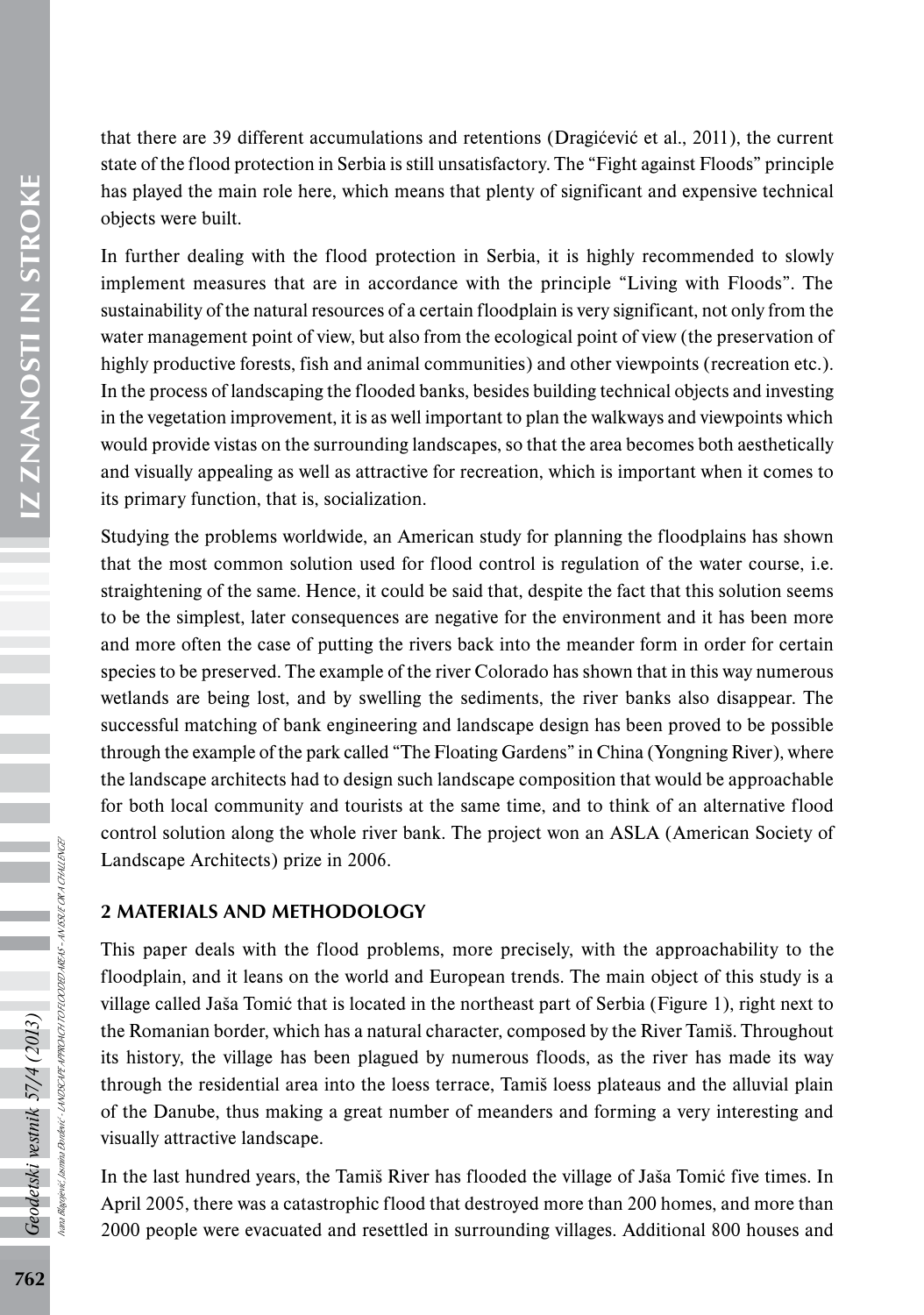5000 hectares of agricultural land were under water (Blagojević et al., 2011). A lake with more than 120 million cubic of water which covers the area of more than 40 000 hectares was formed in Romania. Such intense flood indicates that existing flood protective measures in borderline areas of Vojvodina are not sufficient (Internet 4).



*Figure 1: The position of the residential area Jaša Tomić (the northeast part of Serbia, Vojvodina, middle Banat) (Source: Internet 1, processed by Ivana Blagojević, 2012)*

These intense floods point out the fact that the flood control needs to be improved. To overcome the nature of flood hazard it is not enough to study it just locally. For the purposes of flood control in the village of Jaša Tomić, the entire watershed area which covers an area partly in Romania as well should be explored. However, the subject of this study does not cover the problem in such a large scale, but we must follow certain international experiences in order to adequately face this type of problem.

Many experts, who have studied the issue of flood hazards (Daanish, 2003; Kandilioti  $\&$ Makropoulos, 2011; Lamovec & Mikoš, 2011), have pointed out that there is no universal method, but that the methodology needs to be adjusted depending on the goal and the problems the researcher encounters. The research which this paper is based on was conducted between 2010 and 2011 and it consisted of several phases: the phase of characterization, the phase of evaluation, and the developing ideas phase.

The phase of characterization represented a qualitative approach which involved a study of the accessible literature sources and similar case studies. During this phase, we performed landscape reading while applying the mapmaking method and made checklists for the state of the terrain (checklist of aesthetical and visual qualities of the space and checklist of the vegetation analysis). The checklists were based on the methodology recommended by García-Montero et al. (2008), whose examining parameters were adjusted to the goals of the objective research (engineering solution for flood control and creating such landscape design pattern that would be ecologically, socially and economically sustainable) which favours the "live with the floods" principle. Their main goal was to analyze relevant criteria and parameters for the purpose of evaluating the current state of the research area, in order to facilitate the development of the ideas that would ensure good quality solutions for great landscape architectural, ecological and spatial composition of the place.

Looking at the vegetation analysis within the checklist, the criteria were valued for the purposes of examining the quality of the biodiversity composition. Six criteria were singled out: the vegetation category, the levels of vegetation, the vegetation composition, the vegetation mark,

جح

odetski vestnik 57/4 (2013

Ivana Blagojević, Jasmina Đorđević - LANDSCAPE APPROACH TO FLOODED AREAS – AN ISSUE OR A CHALLENGE?

vana Blagoiević, Jasmina Đorđenić - JANDSCAPEA PRROACH TO FLOODED AREAS - AN ISSUE OR A CHALLENGE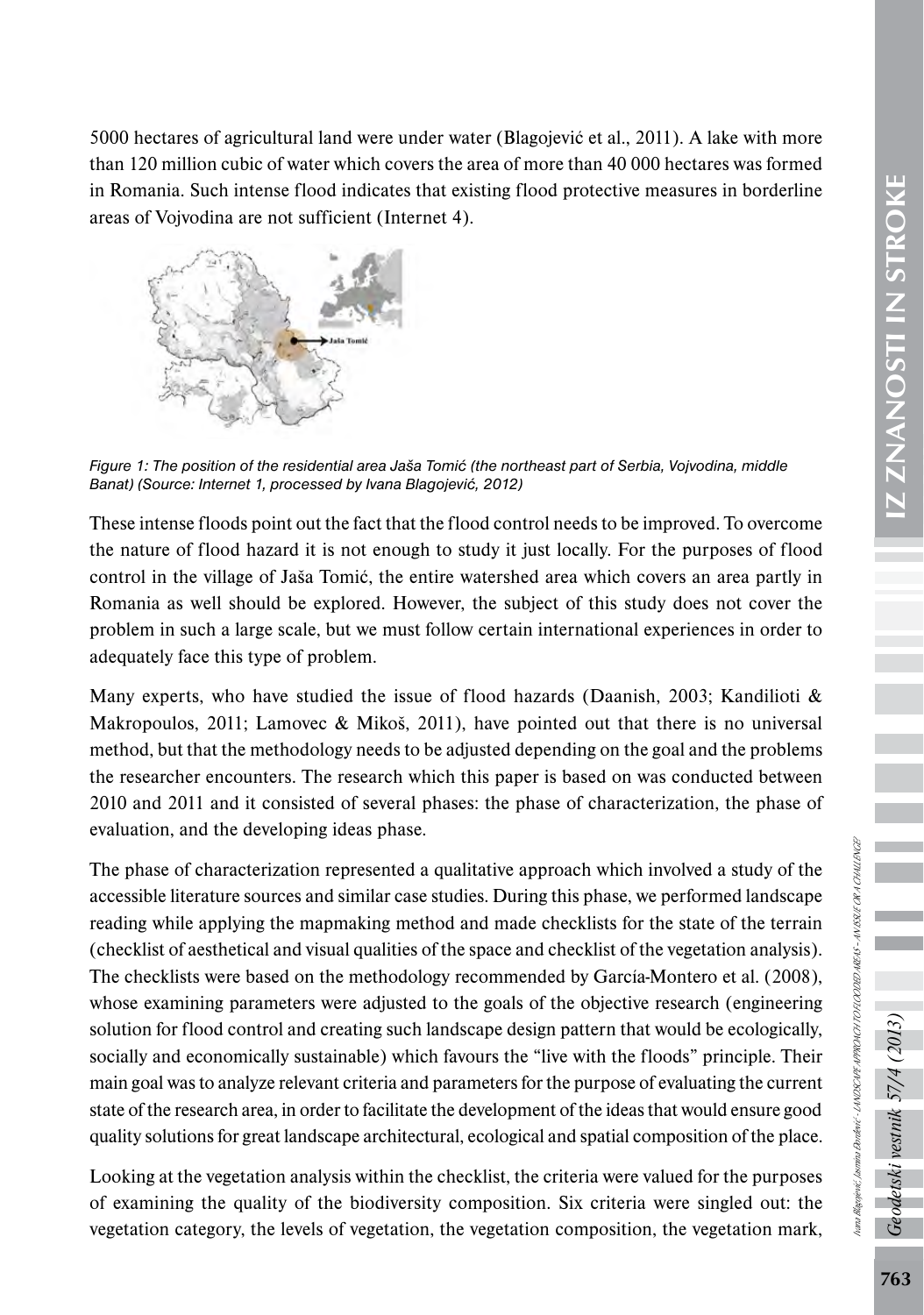IZ ZNANOSTI IN STROKE 764*Geodetski vestnik 57/4 (2013)* IZ ZNANOSTI IN STROKE the atmosphere of the place, and the exposure. Considering the complexity of the analysis of the aesthetical and visual quality of the environment, and in order to adequately sort the data, the criteria were examined on the following groups: the group of the landmarks, the group of the aesthetical quality and the group of visual quality. In both of the analysis, the criteria were examined using several different subcriteria. Each criterion could be given a mark: 1 – as bad,  $2 -$  as good, and  $3 -$  as very good.

The mapmaking method was conducted together with the orthophotographs of the research area that were processed by using AutoCAD 2010 software program and Adobe Photoshop CS3.

Referring to the set goals, the phase of evaluation was based on evaluating the data gathered during the phase of characterization. The results were used for making decisions regarding future strategy for the development of the researched area. The data gathered were analyzed by crossing the matrices of the AHP (Analytical Hierarchy Process) analysis, by using the method of eingenvalues (Srđević, Lakićević & Srđević, 2013) and the methodology that proved to be good in cases dealing with similar problems (Kandilioti & Makropoulos, 2011; Lakićević & Srđević, 2011; Saaty, 1980).

AHP analysis enables the preparation of the scenario of the decision making, and then evaluating in couples by using the appropriate matrices. Finally, all the evaluations are being synthesized and the figures of all the hierarchy elements are determined using a strict mathematical model. In the above mentioned research the criteria used are those that proved to be good after seeing the data gathered from the checklists, and the most agreeable scenario was the fourth one, known as an Expert scenario, which was later developed and the idea of it was described in much more detail.

### 3 RESULTS



*Figure 2: The researched spatial units: A. The west part of the branch (the first spatial unit), B. The east part of the branch (the second spatial unit), C. The third spatial unit, D. The earth embankment (Photo: Ivana Blagojević, May, 2011)*

Geodetski vestnik 57/4 (2013)

Ivana Blagojević, Jasmina Đorđević - LANDSCAPE APPROACH TO FLOODED AREAS – AN ISSUE OR A CHALLENGE?

A PROACH TO FLOODED AREAS – AN ISSUE OR A CHALLENGE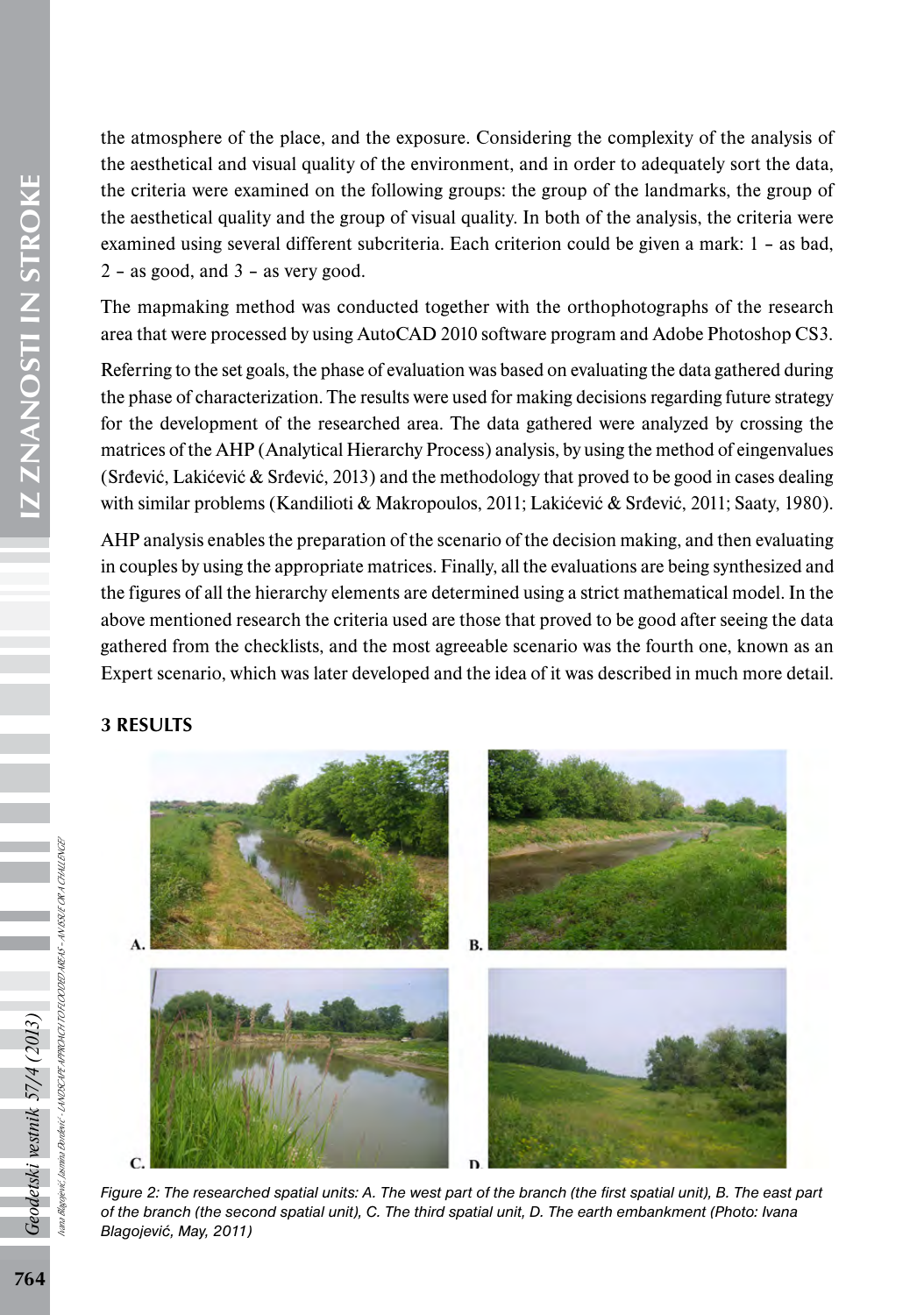Three spatial units have been examined for the purposes of this research (Figure 2), and these units stand for the most endangered places along the River Tamiš. These are: the part of the bank that directly faces the river (extracted as the third spatial unit) and the northern branch (divided into two spatial units – eastern and western) that directly flows into the Tamiš. The watercourse follows the earth embankment that was elevated on the level of 100-year flood after the hazardous flooding that occurred in 2005. The phases of characterization, evaluation, and developing of ideas will be discussed for each of the units.

### 3.1 The phase of characterisation

#### 3.1.1 Analysis of the present conditions

As part of the analysis of the present state of the condition in the researched area and with the application of the cartographic method, linear (roads of the first and the second category, earth embankment, the River Tamiš and its branches) and nonlinear (urban core, agricultural fields, meadows, orchards and forests) landscape elements were recognised (Figure 3). It was concluded that this is one typical Vojvodina settlement, where main activities are farming and horticulture. Considering the fact that this area is highly endangered by floods, the area covered in forests makes just one small fragment.

Conducted checklist of the landscape vegetation (Table 2), showed the dominance of deciduous species (poplar and willow). The place has monotonous and monochrome appearance. The composition of the vegetation is quite modest and is based on forming vegetative groups. When it comes to the form, organic type dominates with the mixture of woods and meadows. The levels of the vegetation are not very prominent in any of the researched units.





odetski vestnik 57/4 (2013)

Ivana Blagojević, Jasmina Đorđević - LANDSCAPE APPROACH TO FLOODED AREAS – AN ISSUE OR A CHALLENGE?

ana Blagojević, Jasmina Dordević ~ LANDSCAPE APPROACH TO ROODED AREAS ~ AN ISSUE OR A CHALLENGE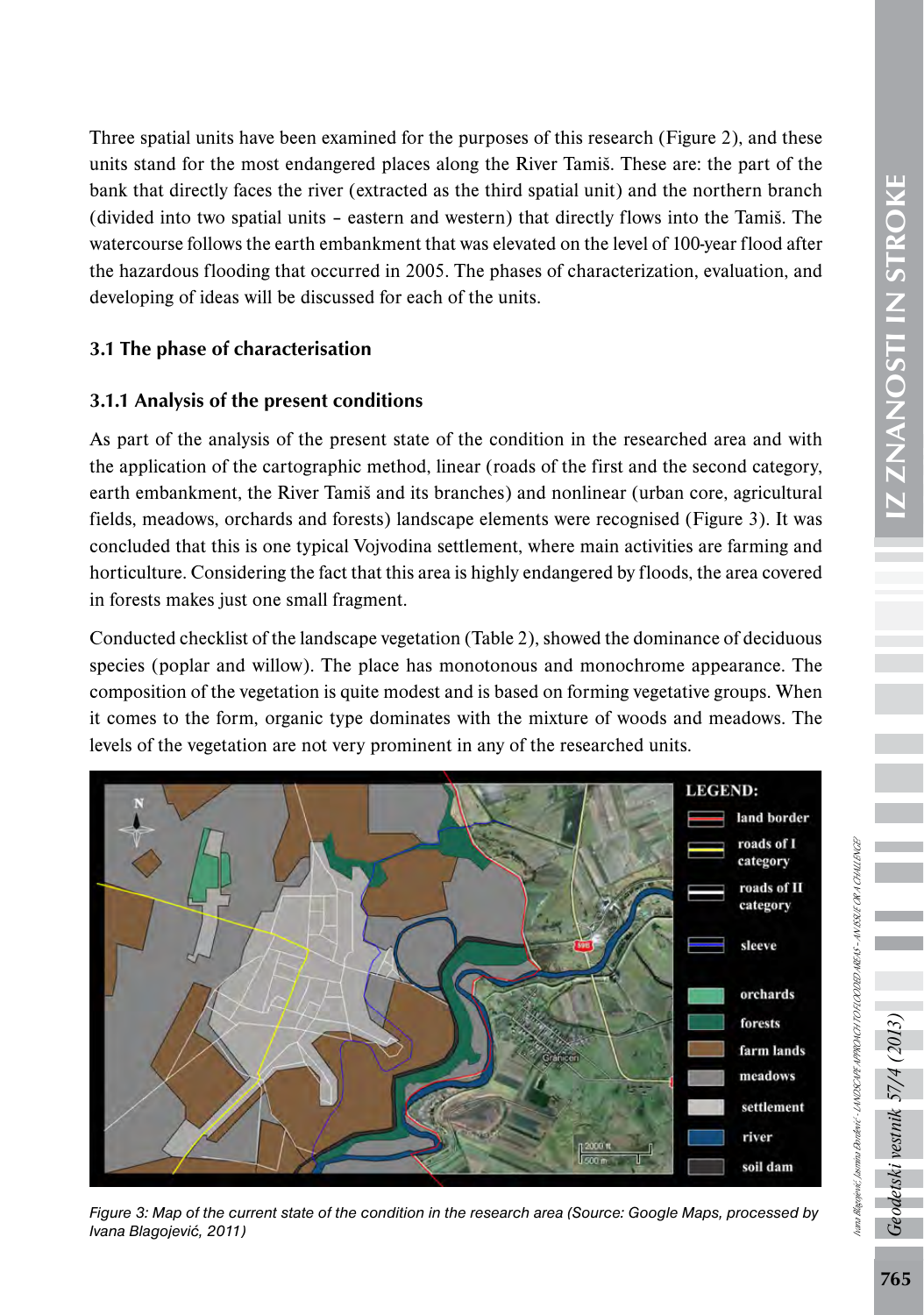Open spaces dominates the first spatial unit, with bulrushes along the edge of the river bank, which clearly emphasizes the outline of the bank and wetland landscape. Mainly middlesized vegetation (bushes and shorter woody plants) grow in the second spatial unit, while in the third spatial unit tall vegetation dominates (higher woody plants). The spatial unit of the embankment is covered with grass, which is good according to the measures prescribed for this type of flood protection. There are both physical and visual barriers in the area. They are poorly expressed in the first unit while a somewhat stronger effect is achieved in other spatial units, where the vegetation physically and visually isolates the landscape (the second spatial unit) and where vegetation physically isolates the river (the third spatial unit). On the one hand, these kinds of barriers bring positive influence to the landscape composition (thematic separation of this part of the landscape from the settlement). On the other hand, they serve as a good example for emphasizing the protecting role of vegetation in the floodplain.

Negative contribution creates a feeling of isolation and detachment from the settlement. When it comes to the analysis of the aesthetical and visual quality of the space (Table 1), uniformity and stillness dominate.

| <b>Aesthetic quality</b>            | Average mark         |                  |                 |     |  |
|-------------------------------------|----------------------|------------------|-----------------|-----|--|
| form                                | vertical             | plain/horizontal | wavv            | 123 |  |
| movement<br>(users, wind,<br>river) | without<br>movements | still            | dynamic         |     |  |
| coloration                          | monochrome           | harmonious       | rich in colours |     |  |
| space elements                      | balanced             | shapely          | chaotic         |     |  |
| composition                         | closed               | opened           |                 |     |  |
|                                     | monotonous           | dynamic          |                 |     |  |
| <b>Visual quality</b>               | Average mark         |                  |                 |     |  |
| ambience                            | pleasant             | unpleasant       | unsafe          | 123 |  |
| attractiveness                      | monotonous           | interesting      | inspiring       |     |  |
| view                                | close                | far<br>corridor  |                 |     |  |
| maintenance                         | neglected            | partially        | well-maintained |     |  |

*Table 1: Checklist of the average mark of aesthetic and visual quality of the researched area (Source: Ivana Blagojević, 2011)*

There are no visible movements; even the river seems to be completely still. The values of the examined parameters are recognized, but they have not been used adequately in the researched space. According to the facts enclosed above, it is obvious that the researched spatial units lack harmonious landscape composition and design. Apart from the existing embankment, no other measures for flood control were taken into account. Eco-engineering measures are unknown in this area.

Ivana Blagojević, Jasmina Đorđević - LANDSCAPE APPROACH TO FLOODED AREAS – AN ISSUE OR A CHALLENGE?

A PROACH TO FLOODED AIEAS – AN ISSUE OR A CHA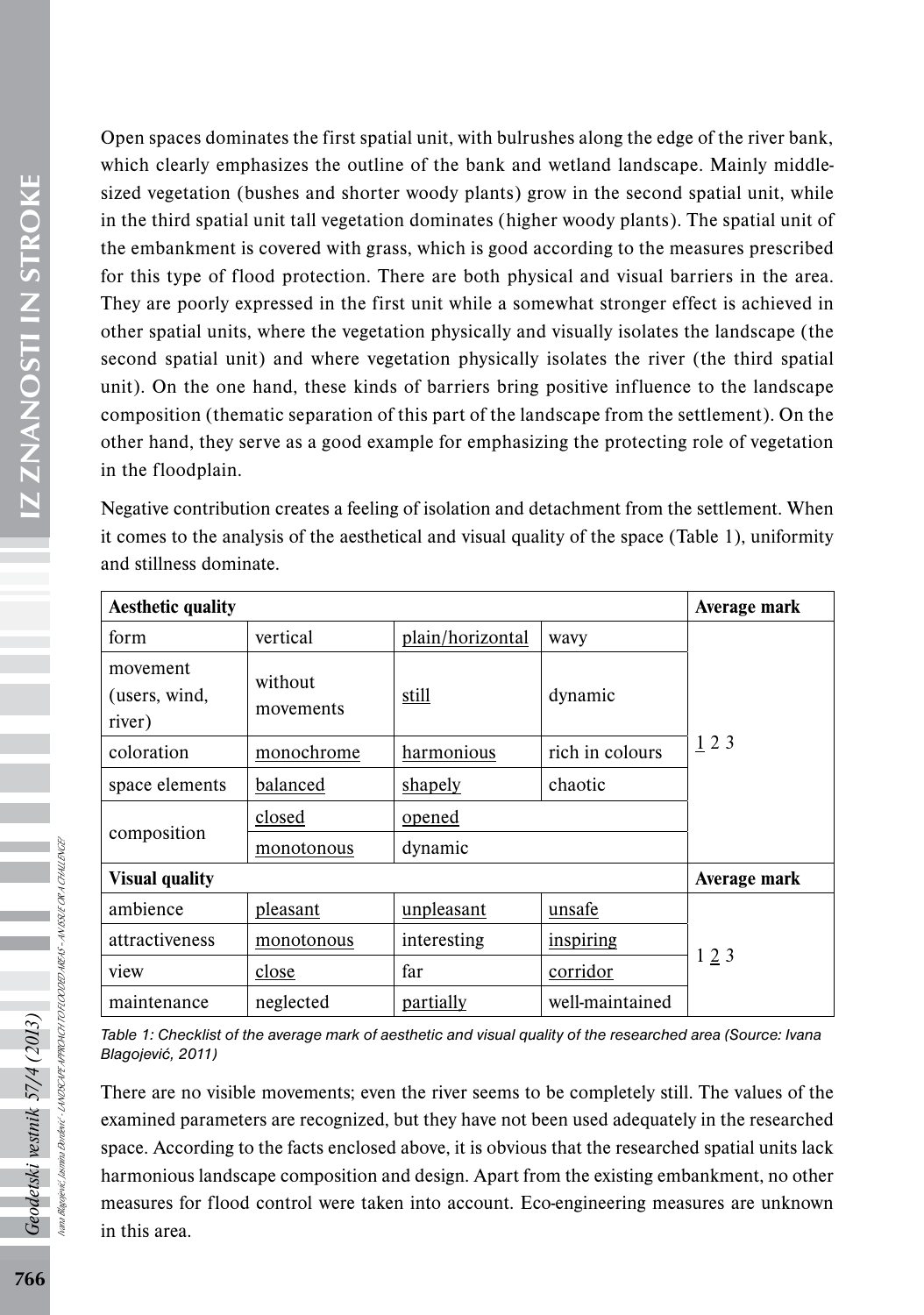| <b>Category</b> of<br>greenery    | <b>Number</b>             |                | $(\%)$                       |                              | Average mark |  |
|-----------------------------------|---------------------------|----------------|------------------------------|------------------------------|--------------|--|
| conifers                          | group - dense complex     |                | $\blacksquare$               |                              |              |  |
| evergreen                         |                           |                | $\overline{a}$               |                              | 123          |  |
| deciduous                         | group - dense complex     |                | 100                          |                              |              |  |
| <b>Greenery</b><br>height         | $~$ 10%                   | 10-40%         | 41-70%                       | 71% - 100%                   | Average mark |  |
| high                              | -                         | X              |                              | $\overline{a}$               |              |  |
| medium-                           | X                         |                | $\qquad \qquad \blacksquare$ | ٠                            |              |  |
| low                               | X                         | -              | -                            | ٠                            | 123          |  |
| lawn                              | $\overline{\phantom{a}}$  | $\overline{a}$ | X                            | $\qquad \qquad \blacksquare$ |              |  |
| <b>Composition of</b><br>greenery | $\tilde{}$ 10%            | 10-40%         | 41-70%                       | 71% - 100%                   | Average mark |  |
| groups                            | $\blacksquare$            |                | X                            | $\qquad \qquad \blacksquare$ | 123          |  |
| lines of trees                    | X                         |                |                              |                              |              |  |
| individual                        | $\mathbf X$               |                |                              |                              |              |  |
| Maintenance                       | <b>Bad</b>                | Good           | <b>Excellent</b>             |                              | Average mark |  |
| greenery on<br>the bank           |                           | $\mathbf{x}$   |                              |                              |              |  |
| greenery in<br>water              | $\mathbf X$               | L,             | $\overline{a}$               |                              | 123          |  |
| Feeling in space<br>Average mark  |                           |                |                              |                              |              |  |
| colouring                         | Monochrome                |                | Rich in colours              |                              | 123          |  |
|                                   | X                         |                |                              |                              |              |  |
| lightness                         | Sunny periods             |                | Shadow                       |                              |              |  |
|                                   | 20% 40% 60% 80% 100%      |                | 20% 40% 60% 80% 100%         |                              |              |  |
| form                              | Geometric                 |                | Organic                      |                              |              |  |
|                                   |                           |                | X                            |                              |              |  |
| Physical and                      | Positive contribution (%) |                | Negative contribution (%)    |                              |              |  |
| visual barriers                   | 45<br>55                  |                |                              |                              |              |  |
|                                   |                           |                |                              |                              |              |  |

*Table 2: Checklist of the average mark of the vegetation of the researched area (Source: Ivana Blagojević, 2011)*

### 3.1.2 Determining the criteria for the phase of evaluation

In order to gain the right information for making the acceptable decision when it comes to arranging a landscape in floodplains, it is necessary to define the criteria which are later to be examined through different scenarios. Kandilioti & Makrpoulos (2011) have developed a technique which deals with the evaluation of the group of the criteria for different scenarios Geodetski vestnik 57/4

Ivana Blagojević, Jasmina Đorđević - LANDSCAPE APPROACH TO FLOODED AREAS – AN ISSUE OR A CHALLENGE?

Nana Bagojenć, Jasmin Dordenč - LANDSCAPEA PROACH TO ROODED AREAS - AN SSUE OR A CHALLENGE?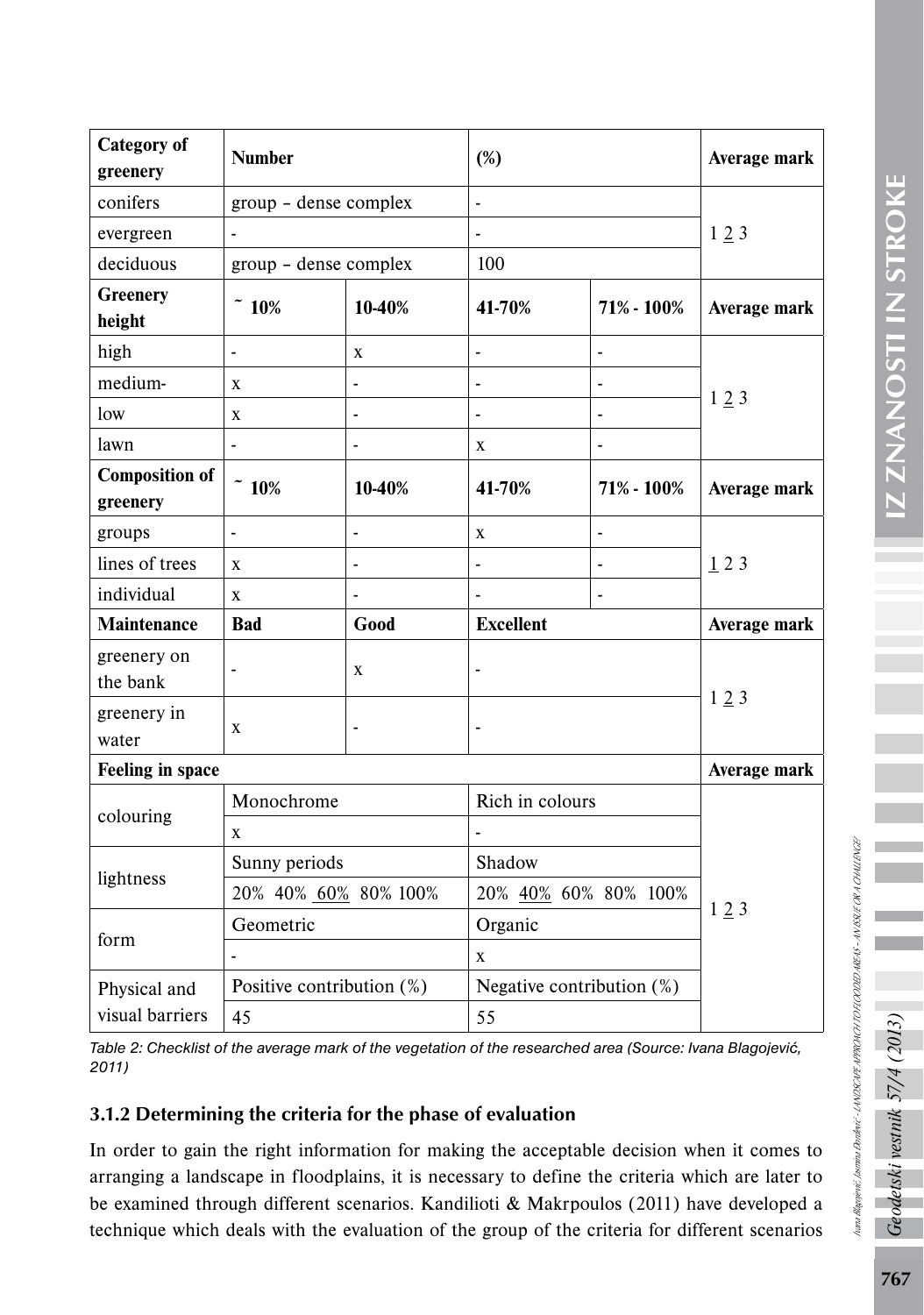(alternatives) in the future. Following their methodology and as a result of the phase of characterization, four criteria were singled out. These criteria are tightly connected to the defined aims of the research and will be examined through four scenarios.

#### Population and tourism movements

First of all, the structure of the landscape development is largely determined by the factors that are actually demographic features. The number of inhabitants that live in Jaša Tomić has been slowly dropping in the last few decades. According to the statistics from 1991, the number of inhabitants in the village was 3544, of Serbian nationality; in 2002, it was 2982, of Serbian, Hungarian and Romani nationality, while in 2011 the number was 2382, mainly of Serbian nationality. The average age is 40-44 (Internet 2). The depopulation trend in Jaša Tomić village is most probably not going to change. Considering the fact that this is a village located at the border, the tourism could be based mainly on the attractiveness of the place, which is one of the options for its economic development. Certain studies have the same view on the subject (Lew & McKercher, 2006; Lew, 1991). They discussed the relationship between the space and tourism movement and claimed that the attraction of the locality that is being visited, is of an outmost importance, since it determines the image of the destination and has a great impact on creating its identity.

When it comes to overpopulation, according to the facts enclosed in this paper, it can be seen that Jaša Tomić village has no problems of this sort, even though floodplains usually have it, but, on the other hand, there is a problem with having no identity for its river bank, which makes the village isolated and not attractive for tourist visit, as well as the visit of local people.

### European convention on landscape

Landscape is an important factor of the quality of people's lives, wherever they are: in urban or rural environment, in degraded areas or places of high life standard, in areas that have remarkable features, or in everyday surroundings. The European convention on landscapes, the document which proposes a global idea about landscapes as "European Legacy", was adopted in Florence in 2009. It deals with the protection, planning and managing of all types of European landscapes, whether they are urban, rural, degraded or remarkable ones. The Republic of Serbia signed the European convention on landscapes on 21st September 2007. Thus, it was made easier to work on the preservation and improvement of the landscapes, while the public, institutions, local and regional government were invited to acknowledge their significance and value and to participate in public decision making when certain problems arise (Vasiljević, 2008).

Considering already prescribed regulations on international level that deal with preservation of natural and cultural legacy and its management, as well as regional and space planning, local self-government and cross-border collaboration, especially European convention on cross-border collaboration between territorial communities or authorities (Madrid,  $21<sup>st</sup>$  May, 1980) and its further protocols, the European Letter on local self-government (Strasbourg,  $15<sup>th</sup>$  October, 1985), Convention on biodiversity (Rio De Janeiro,  $5<sup>th</sup>$  June, 1992); the quality and the diversity of

Ivana Blagojević, Jasmina Đorđević - LANDSCAPE APPROACH TO FLOODED AREAS – AN ISSUE OR A CHALLENGE?

ANDSCAPEA PROCHTO FLOODED AREAS – AN ISSUE OR A CHALLENGE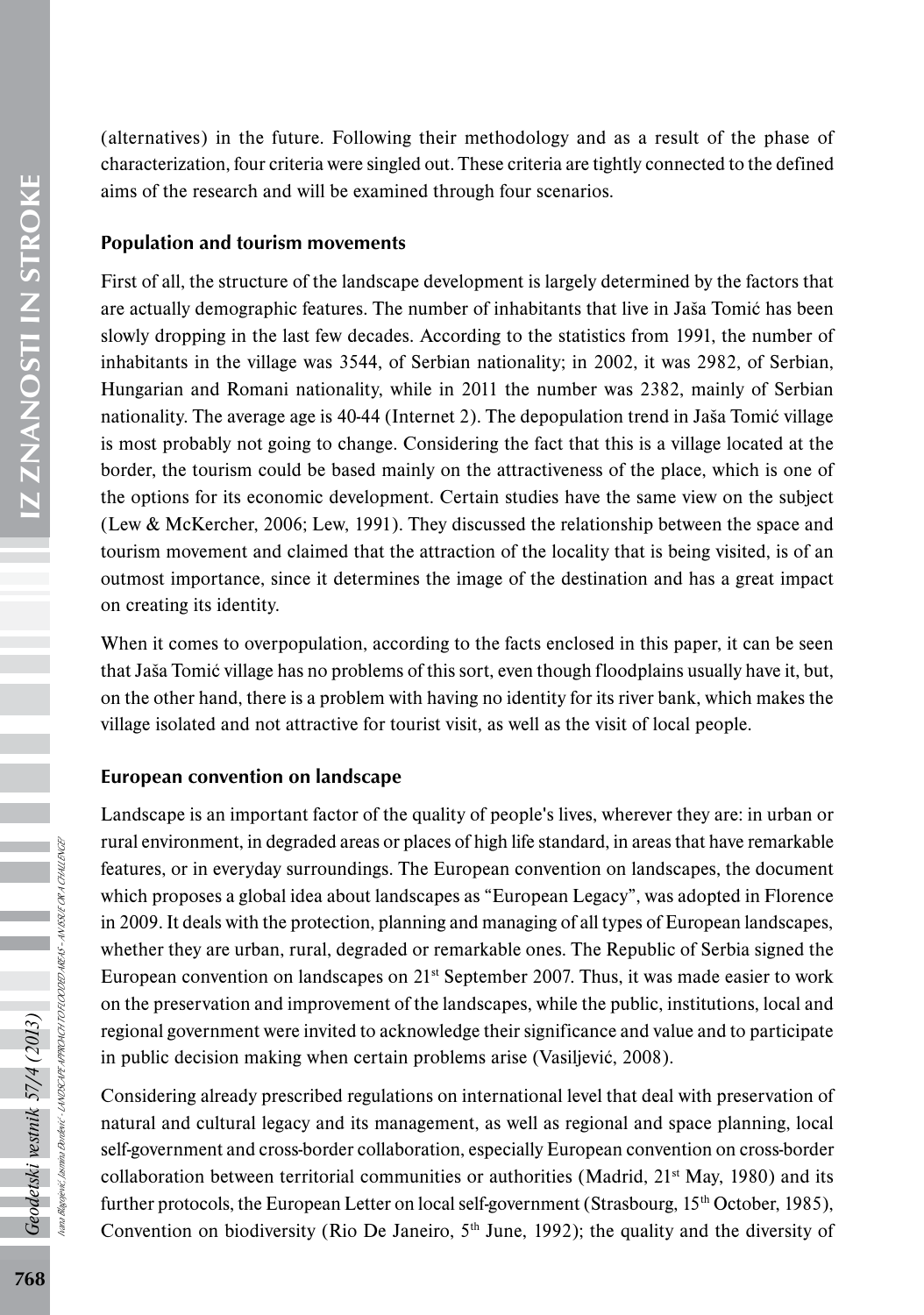European landscapes make a common wealth and it is important to collaborate successfully in order to rightly preserve, manage and plan them.

### Vegetation

The literature on the influence of vegetation on slope bank stability is rich (Blagojević et al., 2011; Liu et al., 2000; Wu, Riestenberg & Flege, 1995; Wu, 2007), covering a broad spectrum of theoretical, expiremental and empirical studies. Vegetation is a rather important element in the management of open space especially due to its biological-ecological values as well as its aesthetic and visual values. It creates an open space by blocking ugly vistas while at the same time it visually unifies other spatial units, modifies microclimate elements, and provides habitat to numerous organisms. Thus, its three functions are to be taken into account: structural, ambient and visual.

Structural function deals with various forms of landscape (geometric, organic, open or closed composition). Ambient function it deals with the quality of air, water (improving their quality by purifying them from harmful substances, thus creating a favourable background environment) and soil (in phytoremediation - "green technology" where the plants are used with an aim for polluting substances removal from humans environment and their transformation into harmless forms), modification of the climate (increased humidity, temperature decreases and purify the air of harmful emissions and waste), and is useful for protection against erosion (its root system binds the soil and preventing it from slipping), floods (with specific vegetation that binds the soil components and absorbs excess water with its root system, harmful effects of flooding can be reduced) and other natural disasters. Finally, visual function can be used as a dominant spot in space and as a visual connection between two landscape elements.

In the rational use and protection of wetlands and watercourses, one of the key measures is the regulation of the water-protecting vegetation. As Dramstad, Olson and Forman (1996) emphasize, wetland vegetation, which has a high level of evapotranspiration, impacts the reduction of the level of ground water due to the power of absorption of underground plant parts. It also affects the slow flow of water to the stream, thus reducing the potential for spring flood, while at the same time more abundant waterways are created. The same authors point out that forest and park plantings at the banks of water bodies, due to their solidifying ability, fully demonstrate their function of protecting the soil (phytoremediation), the bank (erosion) and the water protection (floods), which is very valuable, because it is precisely in these areas where soil erosion processes are very intense.

#### Eco-engineering of the river bank arrangement

Eco-engineering can be defined as the long-term strategy to protect or restore a site, with regards to natural or man-made hazards. Its techniques involve the use of vegetation to stabilize a slope or arrest erosion. Ecological engineering covers the engineering processes of the river revitalization, habitat restoration, ecoremediation, etc. This technique is applied in combinations of living (plant) and inanimate (construction) materials, or any of them. When choosing an "inanimate" material, care must be taken of the material, which must not be toxic to plants and should form Geodetski vestnik 57/4 (2013)

Ivana Blagojević, Jasmina Đorđević - LANDSCAPE APPROACH TO FLOODED AREAS – AN ISSUE OR A CHALLENGE?

iana Bagojević, Jasmina Bordević ~ LANDSCAPEA PROACH TO ROODED AREAS ~ AN SSUE OR A CHALLENGE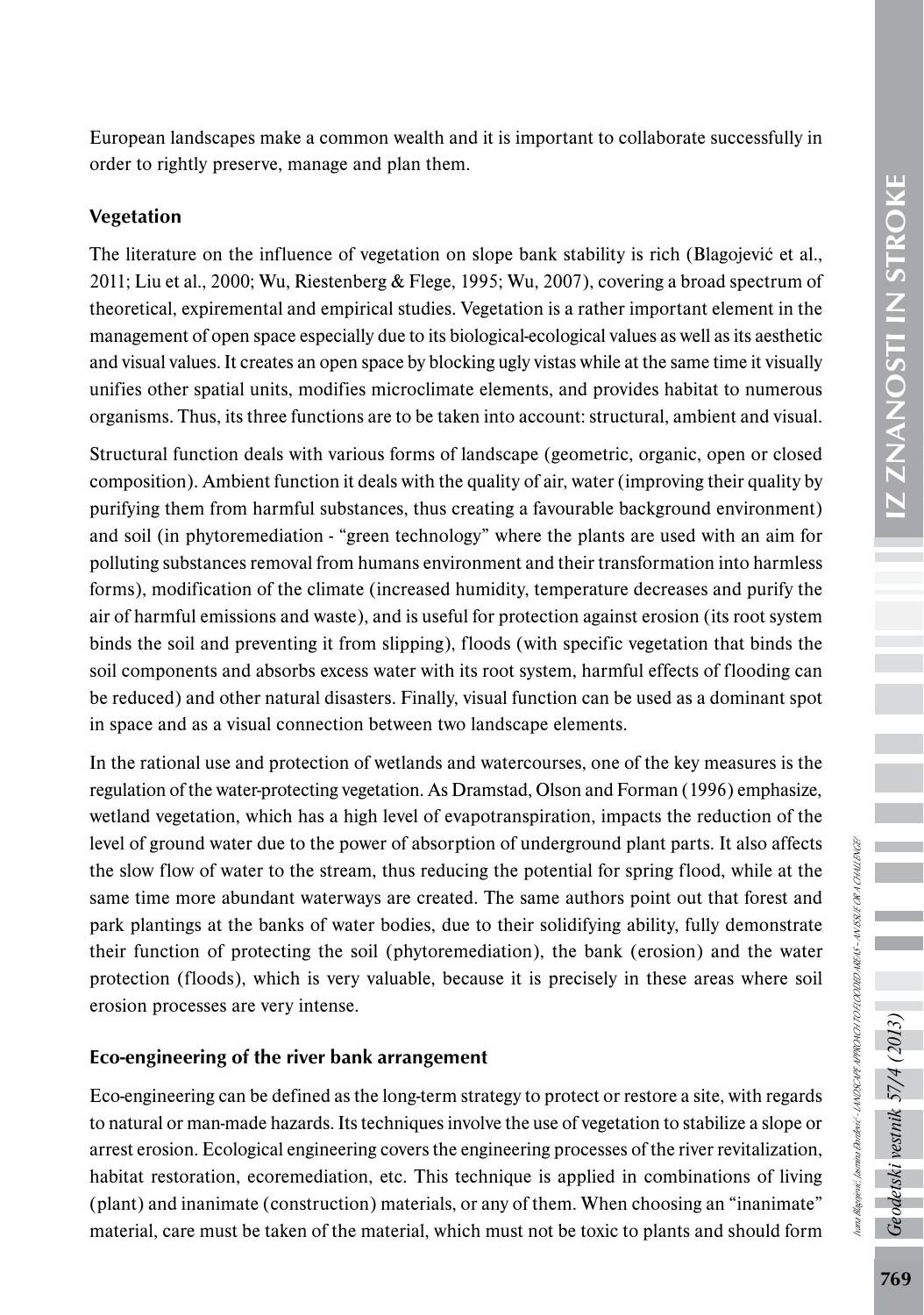a solid framework with interstices, filled with root systems or designed for the plant (Stokes, Mickovski &Thomas, 2004).

The work on the strengthening of coasts of rivers depends on the size of the slope and soil texture (Stokes et al., 2010). Technical procedures used to perform intensive solid fixations could be twofold. For larger and deeper water, concrete and stone dampers are built, while in mild and low coasts, the way of strengthening is simpler. Some of the ways of implementing eco-engineering measures (Figure 4) in regulating river banks are: topsoiling and grass turfing, setting the willow twigs, wattles and fascines - thick bundles of willow twigs (Gray & Sotir, 1996).



*Figure 4: Technical solution of eco-engineering measures: a. setting the willow twigs, b. topsoiling and grass turfing; c. wattles; d. fascines (Source: Ivana Blagojević, 2011)*

Besides the above-mentioned principle of eco-engineering, slopes and inclinations of river banks may be secured by planting bushes and woody plant species adaptive to natural environmental conditions. Willows are one of the most prominent species when it comes to vegetative reproduction, and for this purpose they are widely used in eco-engineering.

### 3.2 The phase of evaluation

According to all of the analyses carried out, four potential scenarios have been created for the further development of the area. The aim was to create a model for the river banks arrangement, which would satisfy all the criteria of the sustainable development, from the point of view of ecology, economy and sociology.

The first scenario, Trend scenario, stands for the the state of how the landscape of the research area would look like if nothing is further done considering development and improvement of the

Ivana Blagojević, Jasmina Đorđević - LANDSCAPE APPROACH TO FLOODED AREAS – AN ISSUE OR A CHALLENGE?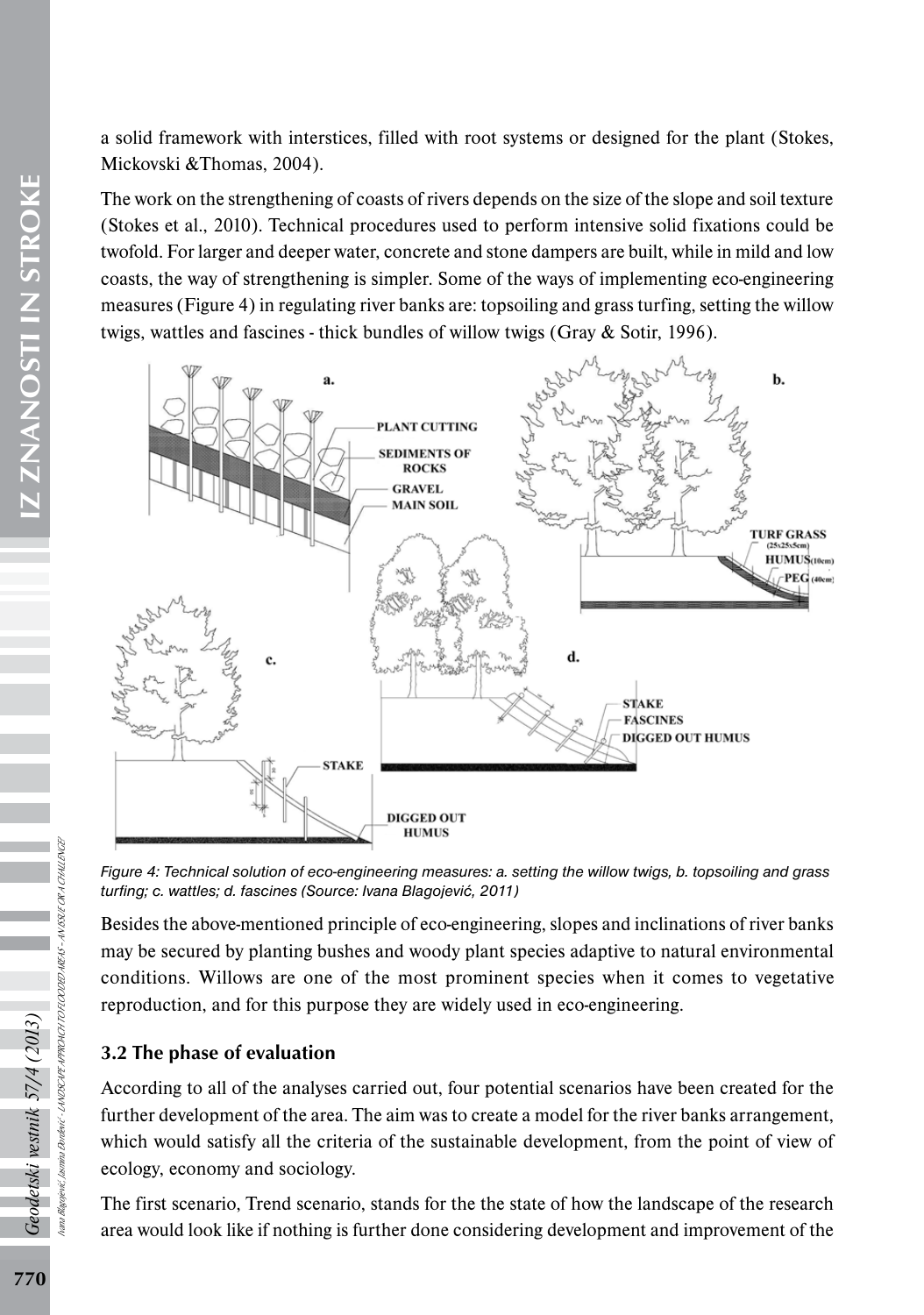area. Thus, a mosaic would be made out of different types of natural succession (biodiversity would be changed) – whereby one species would be replaced by another, successfully adapted to the new (changed) environmental conditions. Invasive species of plants would dominate the space.

The second scenario, Ecological scenario, is based on the idea of improving the researched area only in the direction of improving vegetation for the purposes of making the quality wetland habitat, with the vegetation that suffers heavy floods. Rare and exceptional species would be formed, significant and worthy of preserving. People would use less space, since it would be mainly dedicated to scientific research.

The third scenario, Design scenario, has a vision of improving the space on a compositional level, to commercialize it by creating lots of attractive contents that would be affordable for local people and thus bring more significance to the place itself, in the sense of its use, considering the current state of affairs.

The fourth scenario, Expert scenario, stands for connecting Ecological and Design scenario, based both on being eco-friendly, and introducing acceptable contents that are decent enough, but still attractive and challenging for the local people as well as for the potential tourists. Recreation would be the key element in this landscape scenario.

After defining the scenarios, the decision making has taken place, which means estimating the criteria and the alternatives in couples, referring to the superior elements in the hierarchy. The elements were compared (criteria relating to the goal and the alternative relating to the criteria) using Saaty's scale (Saaty, 1980). The standard version of AHP at all levels of hierarchy is used for checking the consistency of the estimation and it also calculates the total consistency of the decision-maker of the whole hierarchy.

| Scenario 4                             | <b>Population</b><br>and tourism<br>movements | <b>European</b><br>convention on<br>landscape | <b>Vegetation</b> | <b>Engineering</b> | Weight value<br>$(w_i)$ |
|----------------------------------------|-----------------------------------------------|-----------------------------------------------|-------------------|--------------------|-------------------------|
| Population<br>and tourism<br>movements | 1                                             | 3                                             | 1/3               | 1/2                | 0.29                    |
| European<br>convention on<br>landscape | 1/3                                           | 1                                             | 1/2               | 3                  | 0.32                    |
| <b>Vegetation</b>                      | 3                                             | 2                                             |                   | 1/3                | 0.39                    |
| <b>Engineering</b>                     | $\mathfrak{D}$                                | 1/3                                           | 3                 |                    | 0.41                    |

 $\lambda_{\text{max}}$  4.0225; CI=0.0075; CR= 0.008

Legend: 1- equal importance, 3 - weak importance of one over another, 5 - essential or strong importance, 7 - demonstrated importance, 9 - absolute importance. If activity "i" has one of the above nonzero numbers assigned to it when compared with activity "j" then "j" has the reciprocal value when compared with "i".

*Table 3: Matrix comparation, design on the crossing emphasized criteria (source: Ivana Blagojević, 2011)*

Ivana Blagojević, Jasmina Đorđević - LANDSCAPE APPROACH TO FLOODED AREAS – AN ISSUE OR A CHALLENGE?

iana Blagojević, Jasmina Bondewić - LANDSCAPEA PRODACH TO FLOODED ABEAS - AN ISSUE OR A CHALLENGE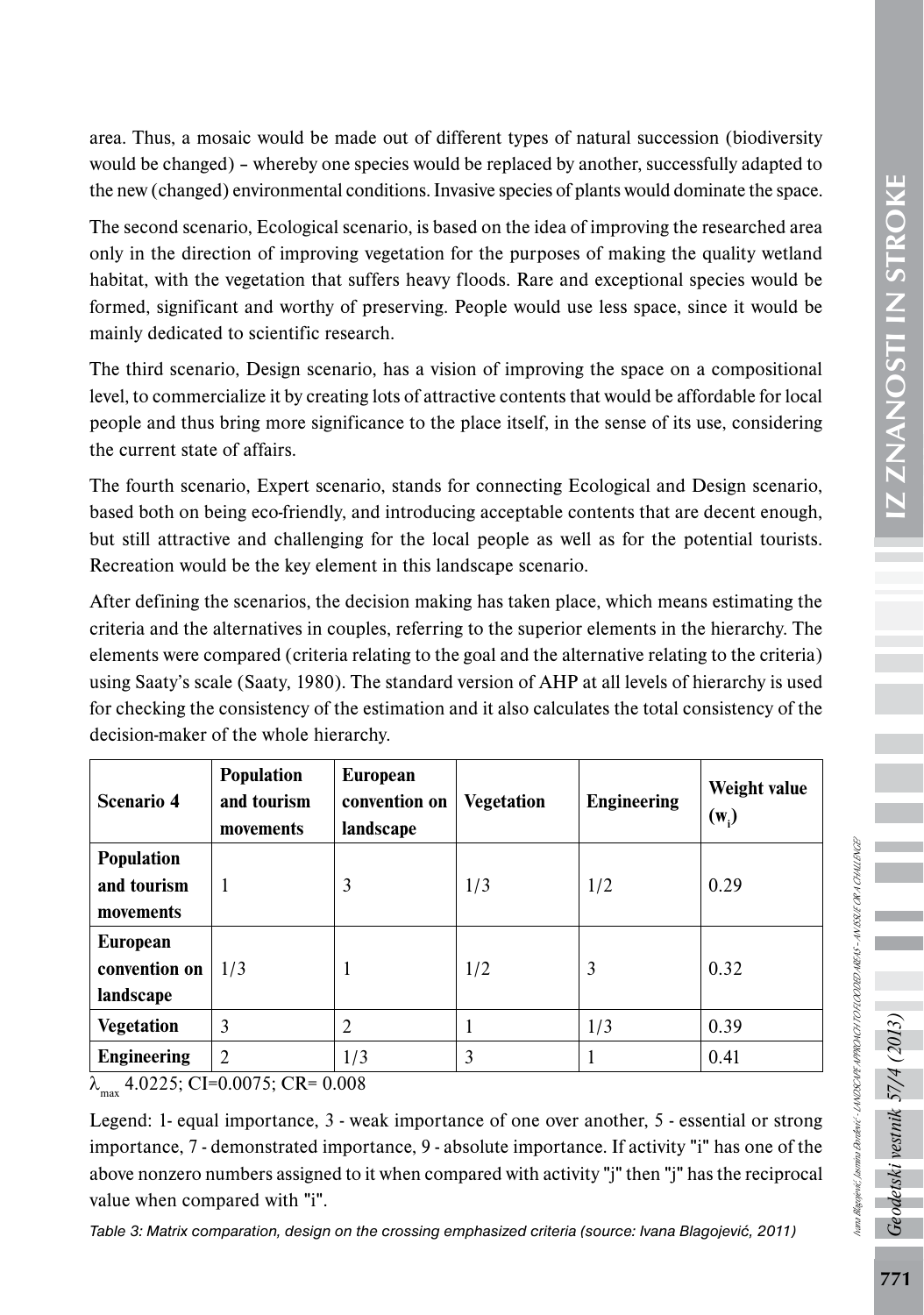IZ ZNANOSTI IN STROKE 772*Geodetski vestnik 57/4 (2013)* IZ ZNANOSTI IN STROKE

If the level of consistency (CR) is lower than 0.10, the result is correct enough and there is no need for corrections in comparison and double-checking. If the level of consistency is higher than 0.10, the results need to be reanalyzed and the cause for inconsistency needs to be determined. To calculate the level of consistency, it is necessary to calculate the consistency index (CI) and the maximum eigenvalues of the matrix comparisons ( $\lambda_{\text{max}}$ ) according to the relation presented by Saaty in his research (Saaty, 1980; Lakićević & Srđević, 2011). AHP analysis was used for the evaluating scenarios and the fourth scenario has been singled out (Table 3) as the scenario with the satisfactory level of consistency  $(CRi<0.10)$ .

## 3.3 The developing ideas phase

In the first spatial unit the branch flows slowly and quietly. The left bank of the branch is slightly inclined, so the eco-engineering methods of grassing and topsoiling are recommended. The left bank is suitable for a small path, made both for pedestrians and bicycles, considering that this is a very small residential area, which should be networked with the paths on the second and the third analysed unit. On the right bank it is proposed to retain the existing hydrophilic vegetation with additional thinning (opening views to the river) and additional planting of new species, adaptive to natural environmental conditions in order to avoid the monoculture in the area.

As Stokes, Mickovski &Thomas (2004) point out; the combination of various grasses, bulrushes and trees is highly recommended in order to preserve the small watercourses. Since these have been already found in this spatial unit, it is advised that it should be only nourished adequately, meaning, be prevented from entirely obstructing the river flow.

For watercourses that are mostly composed of deciduous forest (which is the case in the study area), the most optimal planting kind would be black alder (*Alnus glutinosa* L.). However, in order to avoid the drawbacks of monocultures and to increase the biological diversity as well as the ecological effect (the interchange of light and darkness, the airflow of different temperature), it is advised to use, along with black alder, some more species, adaptable to native autochthonous habitats, such as: Narrow-leafed Ash (*Fraxinus angustifolia* Vahl), European White Elm (*Ulmus effusa* Willd), European Hornbeam (*Carpinus betulus* L.), etc. The root of black alder reaches 1.5 meter deep into the groundwater forming a dense palisade, which protects the lower parts of the slope from the erosion. In the zone of the fluctuating water level, the root system tightens the top parts of the surface, affects the forming of the biotopes and makes the whole landscape look even more beautiful. What is more, Black Locust (*Robinia pseudoacacia* L.) is a species that is considered suitable for slope stabilization. Root growth of black locust was observed at several studies (Wu, Riestenberg  $\&$ Flege, 1995; Kokar, 2006) and the implication of root growth on stability was reviewed.

The space on the second research unit is much narrowed, which makes some more serious ecoengineering interventions impossible. Considering the vicinity of the residential area, which is situated closely to the left bank, it is necessary to be cautious in terms of its design. The left bank of the branch should be slightly levelled and the system of grass turfing should be used. To break the monotony of the landscape and yet to protect it, it is necessary to plant certain solitary trees which would give the whole landscape composition more sophisticated design. The recommended species is Weeping Willow (*Salix babylonica* L.). It goes well with the wetlands

Ivana Blagojević, Jasmina Đorđević - LANDSCAPE APPROACH TO FLOODED AREAS – AN ISSUE OR A CHALLENGE?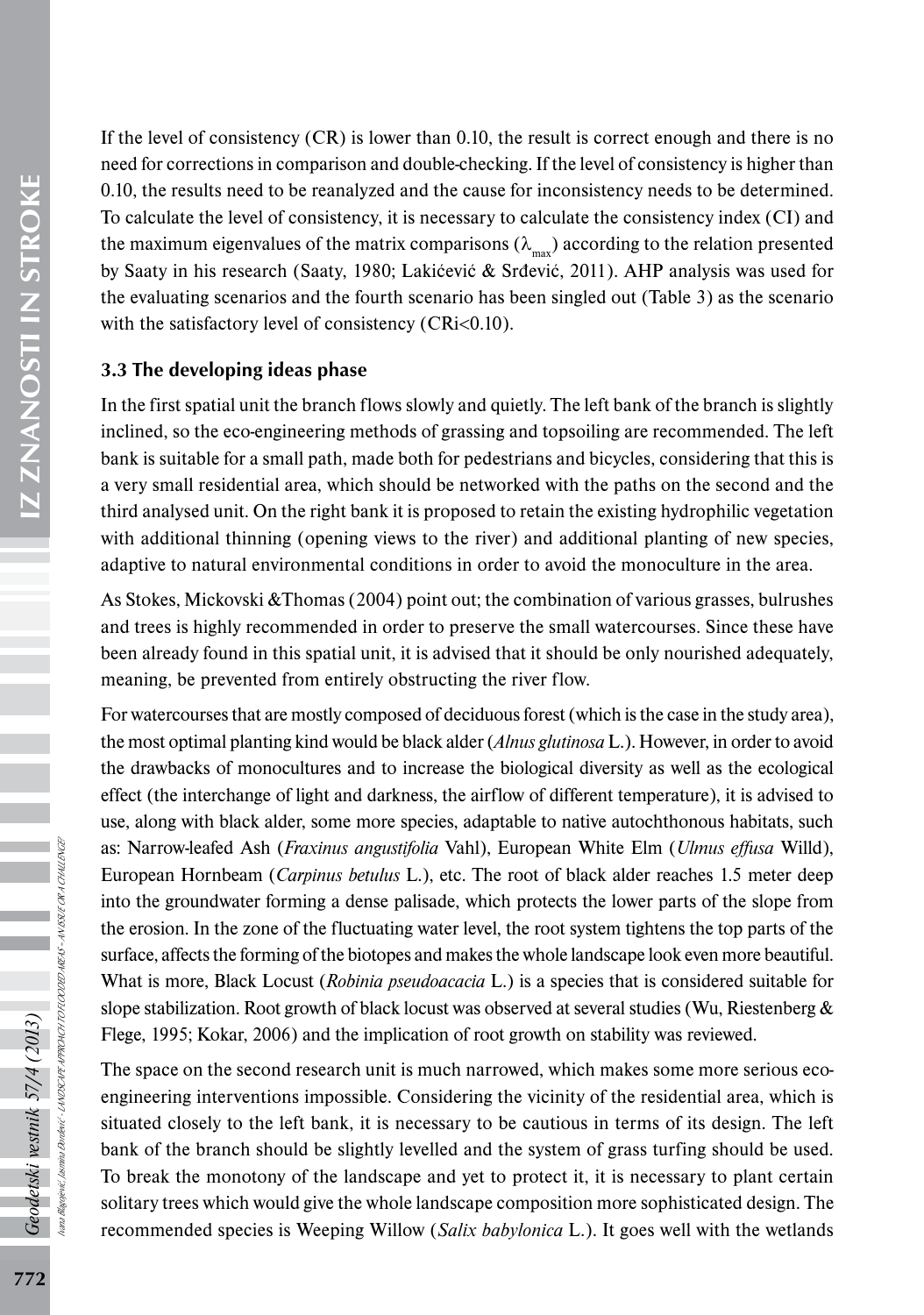Ivana Blagojević, Jasmina Đorđević - LANDSCAPE APPROACH TO FLOODED AREAS – AN ISSUE OR A CHALLENGE?

hana Bagnjević, Jasmina Dordević - JANDSCAPEA PPROACH TO FLOODED AREAS - AN ISSUE OR A CHALLENGE

and it has very attractive habitus. Hard paving is not recommended; maybe putting some coulee pavement in the grass would give the bank a more natural look. Seating is foreseen underneath solitary species, where the resting spots are designated too. The left bank is partially arranged, so there is no need for additional planting. The recommended eco-engineering methods are grassing or topsoiling.

The third spatial unit provides the most creative freedom for landscape design. Namely, this unit is vast and spacious and the vegetation is quite diverse with interesting sights and wonderful prominent loess terraces. Considering the fact that this bank is exposed to strong waves and rapid changes of water levels, this area needs afforestation which would ensure the stability of the soil and faster absorption of the water during the considerable rising of water level or the flood. The terrain of landscape should be levelled in order to make an adequate landscape composition. Especially recommended for planting are species of alluvial hygrophilic forests, white willow and poplar forests and oak forests.

To make the eco-engineering methods applicable, the banks of the river in this spatial unit need to be levelled first. The most suitable measures would be constructing the wattles and fascines. In this way, the banks would be secured and at the same time the vegetation of the area would be enriched. However, because of the attractive loess terraces that are present in this unit, any interference with environment has to be avoided. Therefore, any eco-engineering measures should be avoided except for the afforestation of the area.

As Vertelj Nared and Simoneti (2011) claim, when arranging green spaces, a good database about the existing vegetation is extremely important. Furthermore, this implies the fact that the existing vegetation should be spread at the expense of the indigenous flora, which helps to improve the whole biodiversity of the area. In the residential area Jaša Tomić it is recommended to connect the fragments of the existing vegetation so that the biodiversity is consolidated and brought to another higher level. At the same time, these biological methods will help to improve the control of flooding.

The analysis of the third spatial unit indicated that this area is very isolated from the rest of the residential area. However, the potential of the river proximity should be utilized for both passive and active recreation. A good example, where natural features of the river corridor with minimal landscape designing can drastically improve the quality of the area, is park Qinhuangdao on the River Tanghe in China (Figure 5).

Following this example, land art installation with paths of natural materials that would not damage the environment could be applied within the third research unit. In this way the area would become less monotonous, more vibrant in colours, more dynamic, attractive and most importantly it would become conceptually closer to the urban centre while the residents of Jaša Tomić will gain the opportunity to actively use the area. The shortcuts through the woods should open new view sights to the Romanian bank of the Tamiš River and towards the corridor itself. The visual and aesthetical quality will gain power, while the space will be given content and fine landscape design composition.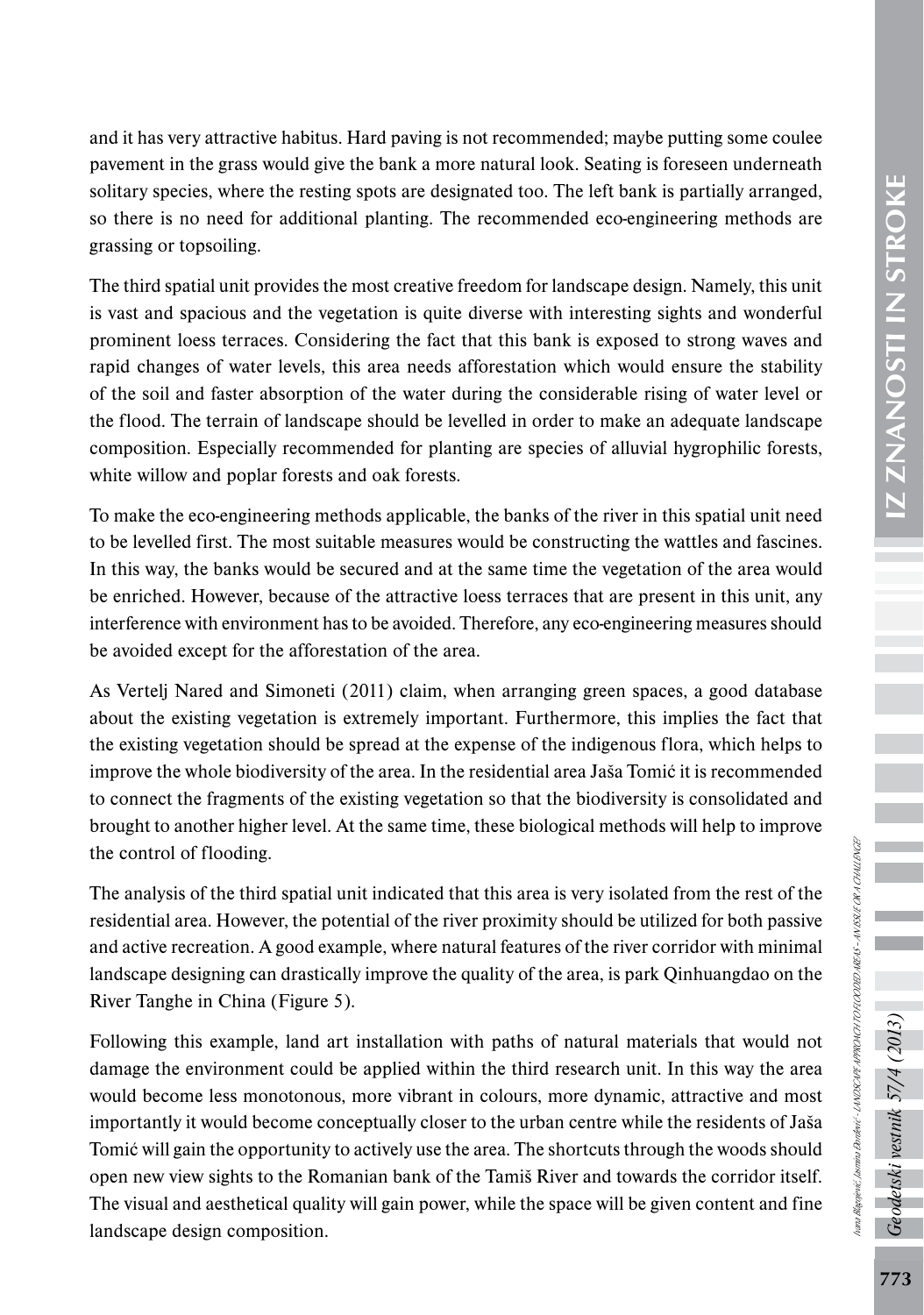

*Figure 5: Park Qinhuangdao on the bank of the River Tanghe in China (Source: Internet 3).*

To minimize the existing dangers and to increase the safety, the periphery of the river bank should be fenced. Fencing can be acheived with simple rustic fence which will not disturb the exisiting atmosphere and will maintain its functionality. Fence can be laid out along the line of planted biological material. The use of shrubbery species is advised since the ground is made more compact due to their dense root development.

The spatial unit of the embankment, apart from the basic adjustments to the space, does not require greater interventions. It may be suggested that the horizontal views towards the village and the river could open up by thinning the vegetation and making walkways (pedestrian and cycling) that would specially and thematically connect the village and the river. It is also recommended that vegetation highly adaptable to the natural features of the researched area (Common Dogwood - *Cornus sanguinea* L., Cypress - *Taxodium distichum* L., English oak - *Quercus robur* L.) should be planted near the walkway trees.

#### 4 DISCUSSION AND CONCLUSION

Flood protection has been important in all historical periods, and its significance has risen together with the development of the civilization, which emphasizes the significance of the above-mentioned problem and the fact that people have been fighting this type of natural disaster ever since. Finding solution to this problem represents the basis of sustainable development in certain areas. In Serbia, the flood protection management is based on "Fight against Floods" principle by investing in numerous building constructions, supports around the river banks, walls and other expensive solutions. These kinds of objects usually aesthetically degrade the landscape, and people are not attracted to such spaces. In rural environments, the most common is an earth embankment. What is more, the river banks are in most cases unreachable, deserted, wild and unattractive.

Jaša Tomić village is especially interesting because of its geographical location and closeness to the border between Serbia and Romania and as such has a transitory character. For this reason, this village has a potential, even though it is slowly dying off, like many other villages in Vojvodina, as young people are constantly leaving the village.

By analyzing the landscape in the phase of characterization, it was concluded that the agricultural areas dominate the village, which tells us a lot about the local community and its primary activities, while the woods, that play the crucial part in flood protection, appear in fragments.

Geodetski vestnik 57/4 (2013)

Ivana Blagojević, Jasmina Đorđević - LANDSCAPE APPROACH TO FLOODED AREAS – AN ISSUE OR A CHALLENGE?

NDSCAPEAPROACH TO FLOODED AREAS – AN ISSUE OR A CHALLENGE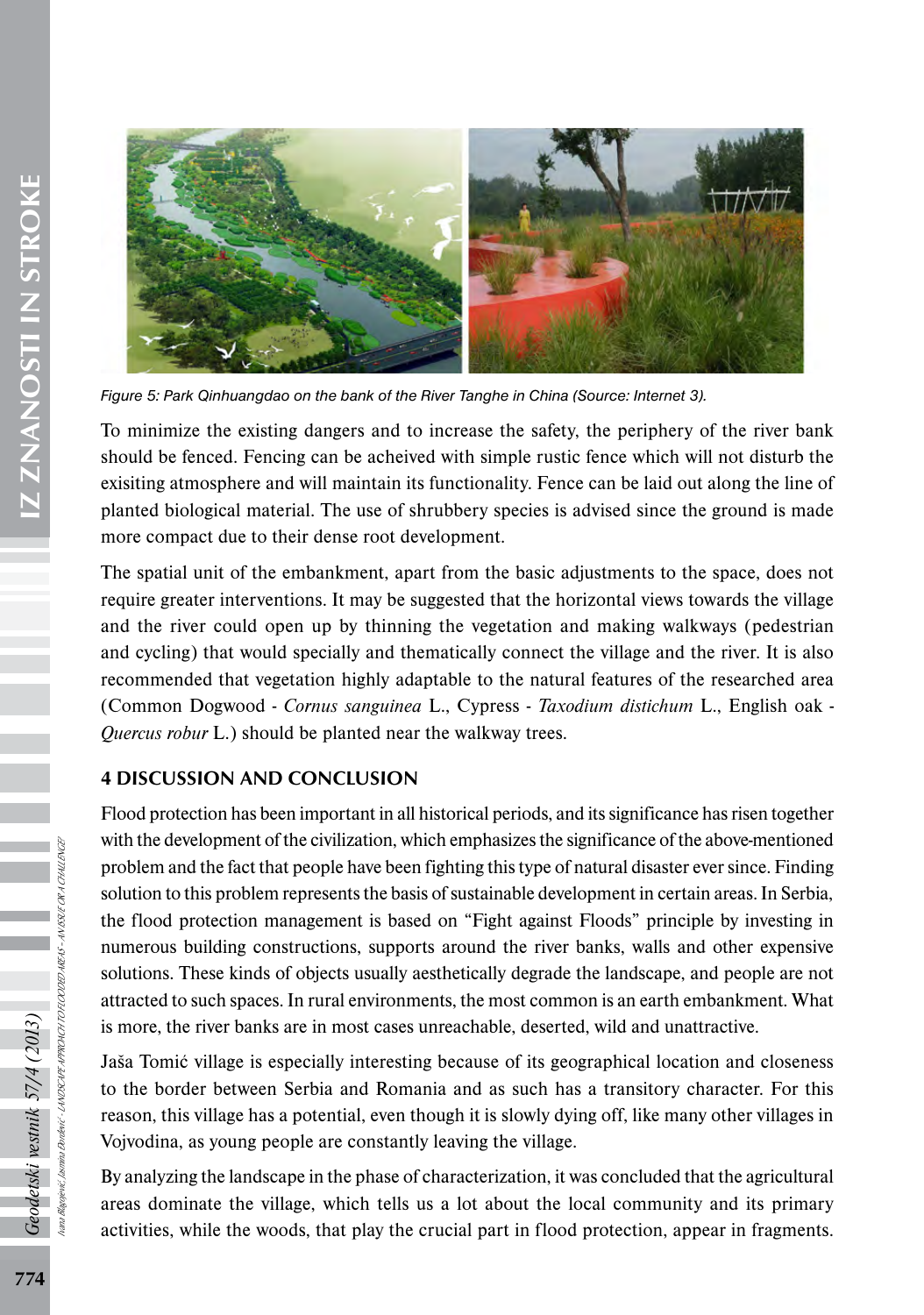Ivana Blagojević, Jasmina Đorđević - LANDSCAPE APPROACH TO FLOODED AREAS – AN ISSUE OR A CHALLENGE?

na Bagyerić, Jasmina Dordewić - LANDSCAPEAPPROACH TO ROODBD AREAS - AN SSUE OR A CHALLENGE

Moreover, the checklist was rather helpful, as it helped with sorting out the criteria, which were later used to discover the potential scenarios that would meet the goals, so that the concept of "Fighting against Floods" is changed with the concept of "Live with Floods". AHP analysis, as one of the most cutting edge methodologies, relating to the decision making, was extremely relevant in the very evaluation phase, and the best scenario was the one that made the synthesis between ecology and design, and which united the biology of the space with its landscape values that actually stand for its attractiveness in sense of tourism and its identity.

This paper provides an example of how the usage of wide methodology could provide an adequate solution for a certain area to adapt the concept of sustainability and abandon the rigid framework of "Fight against Floods" in a simple way, so that it becomes at the same time recognized from sociological, ecological and economical point of view.

#### Acknowledgement

This paper was financed by Project t (114-451-1861/2011-02) of the Provincial Secretariat of Science and Technological Development of the Vojvodina Province.

#### Literature and references:

Blagojević, I., Gačić, A., Čukanović, J., Mladenović, E. (2011). Vegetation as an biological measure for flood control. Contemporary Agriculture 60 (3-4): 367-376, UDC: 582:627.516.

Blyth, K., Baltas, E., Benedini, M., Givone, P. (2001). Riparius: Risk of Inundation - Planning and Response Interactive User System. Athens: National Technical University of Athens, Laboratory of Hydrology and Water Resources.

Casale, R., Samuels, P.G. (1998). Hydrological Risks: Analysis of recent results from EC research and technological development actions. EU: European Commission, Directorate General XII, Science, Research and Development, Environment and Climate Programme.

Daanish, M. (2003). Reinforcing vulnerability? Disaster relief, recovery, and response to the 2001 flood in Rawalpindi, Pakistan. Environmental Hazards 5: 71–82, DOI 10.1016/j.hazards.2004.05.001.

Dragićević, S., Filipović, D., Kostadinov, S., Ristić, R., Novković, I., Živković, N., Anđelković, G., Abolmasov, B., Šećerov, V., Đurđić, S. (2011). Natural Hazard Assessment for Land-use Planning in Serbia. International Journal of Environmental Research 5(2): 371-380, ISSN: 1735-6865.

Dramstad, E.W., Olson, D.J., Forman, T.T.R. (1996). Landscape Ecology Principles in Landscape Architecture and Land-Use Planning. Washington: Harvard University, the Graduated School of Design.

García-Montero, L., Otero Pastor, I., Mancebo Quintana, S., Casermeiro, M. (2008). An environmental screening tool for assessment of land use plans covering large geographic areas. Environmental science & policy 11(4): 285 – 293, DOI 10.1016/j.envsci.2007.10.002.

Gray, H.D., Sotir, B.R. (1996). Biotechnical and Soil Bioengineering Slope stabilization, a practical guide for erosion control. Canada: John Wiley & Sons, Inc.

Kandilioti, G., Makropoulos, C. (2011). Preliminary flood risk assessment: the case of Athens. Natural Hazards 61(2): 441-468, DOI 10.1007/s11069-011-9930-5.

Kokar, B. (2006). The importance of black locust and its applicative capabilities in landscape space designing. Journal for Agriculture "Annales of Scientific Work" 30 (1): 110-117, UDK: 582:738:712.

Kozlowski, T. (2002). Physiological-ecological impacts of flooding on riparian forest ecosystems. Wetlands 22(3): 550- 561, DOI 10.1672/0277-5212(2002)022[0550: PEIOFO] 2.0.CO; 2.

Lakićević, M., Srđević, B. (2011). Application of analytic hierarchy process in landscape management (case study area: Košutnjak park-forest). Bulletin of the Serbian Geographical Society, tome XCI - No1: 51-60, DOI 10.2298/ GSDS1101051L.

Lamovec, P., Mikoš, M. (2011). Analiza poplav z uporabo satelitskih posnetkov – primer hudourniške poplave v selški dolini leta 2007. Geodetski vestnik 55(3): 483 – 494, UDK: 556.166(497.4 Selška dolina).